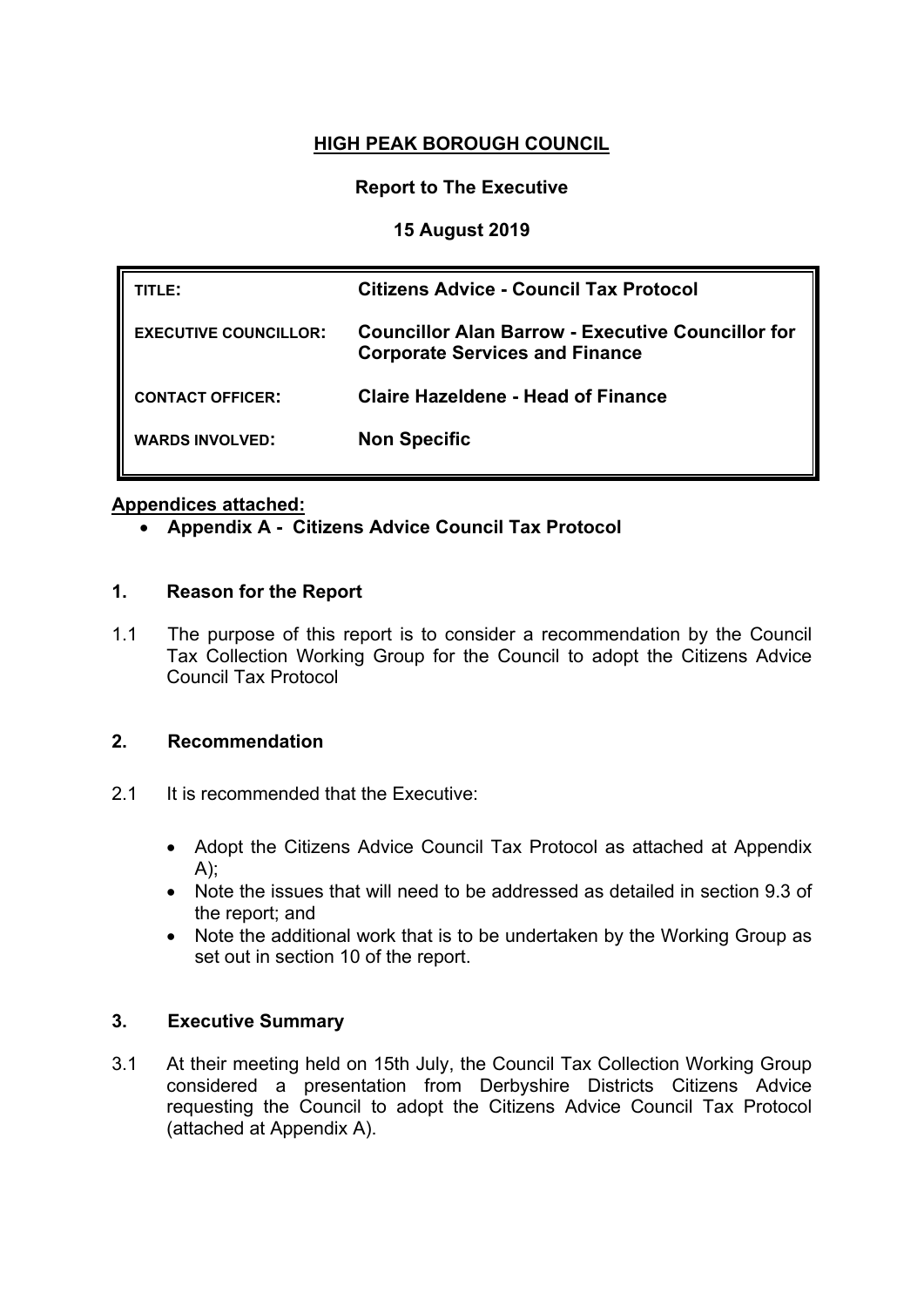- 3.2 The protocol was developed in partnership with the Local Government Association. The aim of the protocol is to offer practical steps aimed at preventing people from getting into debt and to ensure that when local authorities use enforcement agents that they act within the law.
- 3.3 The working group also received a report that highlighted the implications that would arise from the Council adopting the protocol. The conclusion was that there is nothing in the document that would result in major revisions in the Council's collection procedures and therefore the principles of the protocol were supported.
- 3.4 There are however a number of issues that will need to be addressed after committing to signing the document. It was agreed that the working group would consider and resolve these issues at their next meeting.

## **4. How this report links to Corporate Priorities**

4.1 Agreeing the protocol will help the Council ensure that it provides excellent levels of service to its customers

#### **5. Options and Analysis**

5.1 It is recommended that Council adopts the protocol – the implications of this are limited and it will be a positive statement about the Council's commitment to treating people fairly throughout the council tax recovery process

#### **6. Implications**

- 6.1 Community Safety (Crime and Disorder Act 1998) None
- 6.2 Workforce Some additional training particularly focusing on vulnerability and hardship will be required to support the Council's compliance with the protocol
- 6.3 Equality and Diversity / Equality Impact Assessment The report has been prepared in accordance with the Council's Diversity and Equality Policy
- 6.4 Financial Considerations None
- 6.5 Legal None
- 6.6 Sustainability **None**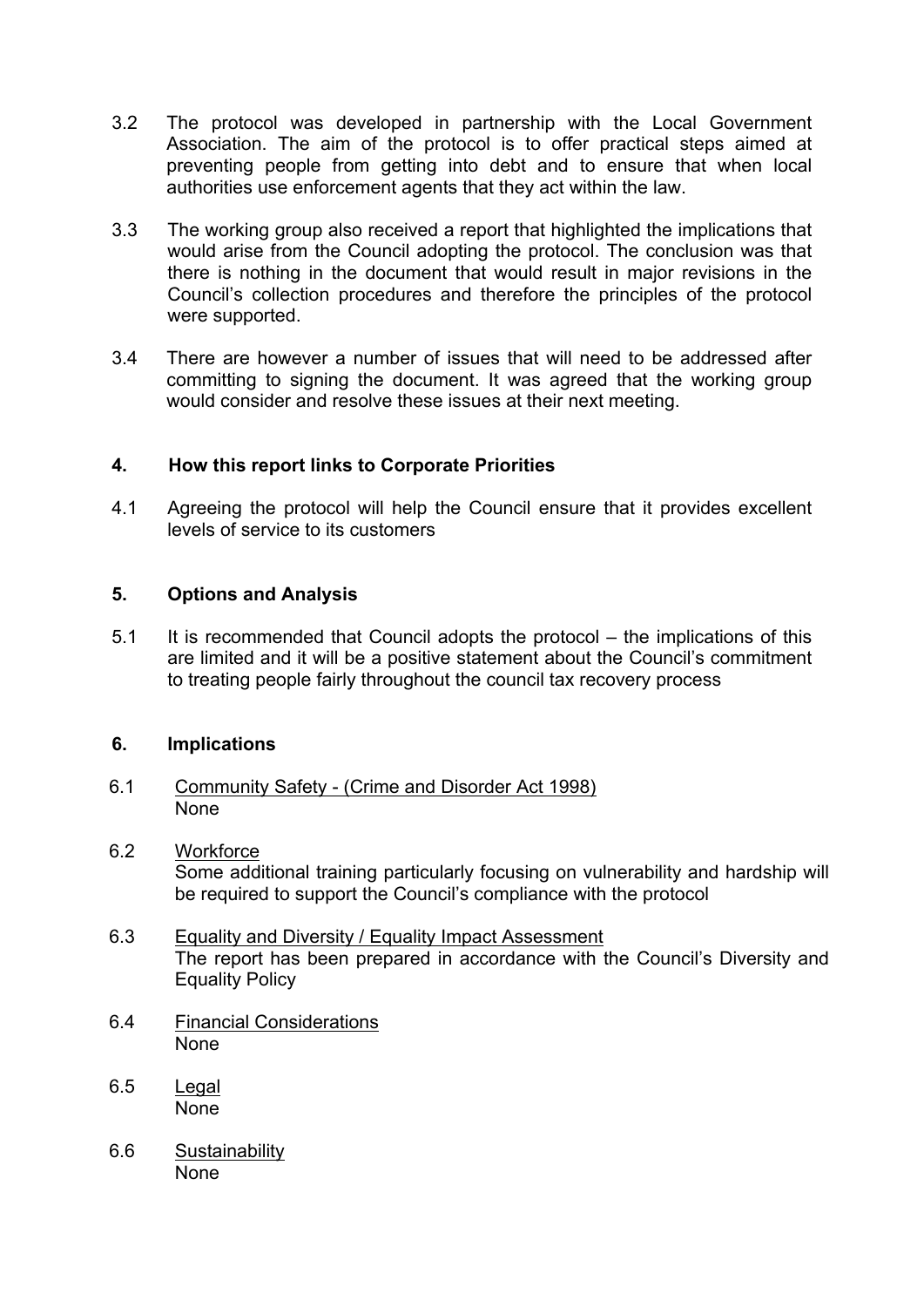- 6.7 Internal and External Consultation The CAB attended the working group to outline the case for the Council adopting the protocol
- 6.8 Risk Assessment Not applicable

#### **ANDREW P STOKES Executive Director (Transformation) & Chief Finance Officer**

**Web Links and Background Papers**

**Location Contact details**

Buxton Town Hall Claire Hazeldene

Head of Finance [claire.hazeldene@highpeak.gov.uk](mailto:claire.hazeldene@highpeak.gov.uk)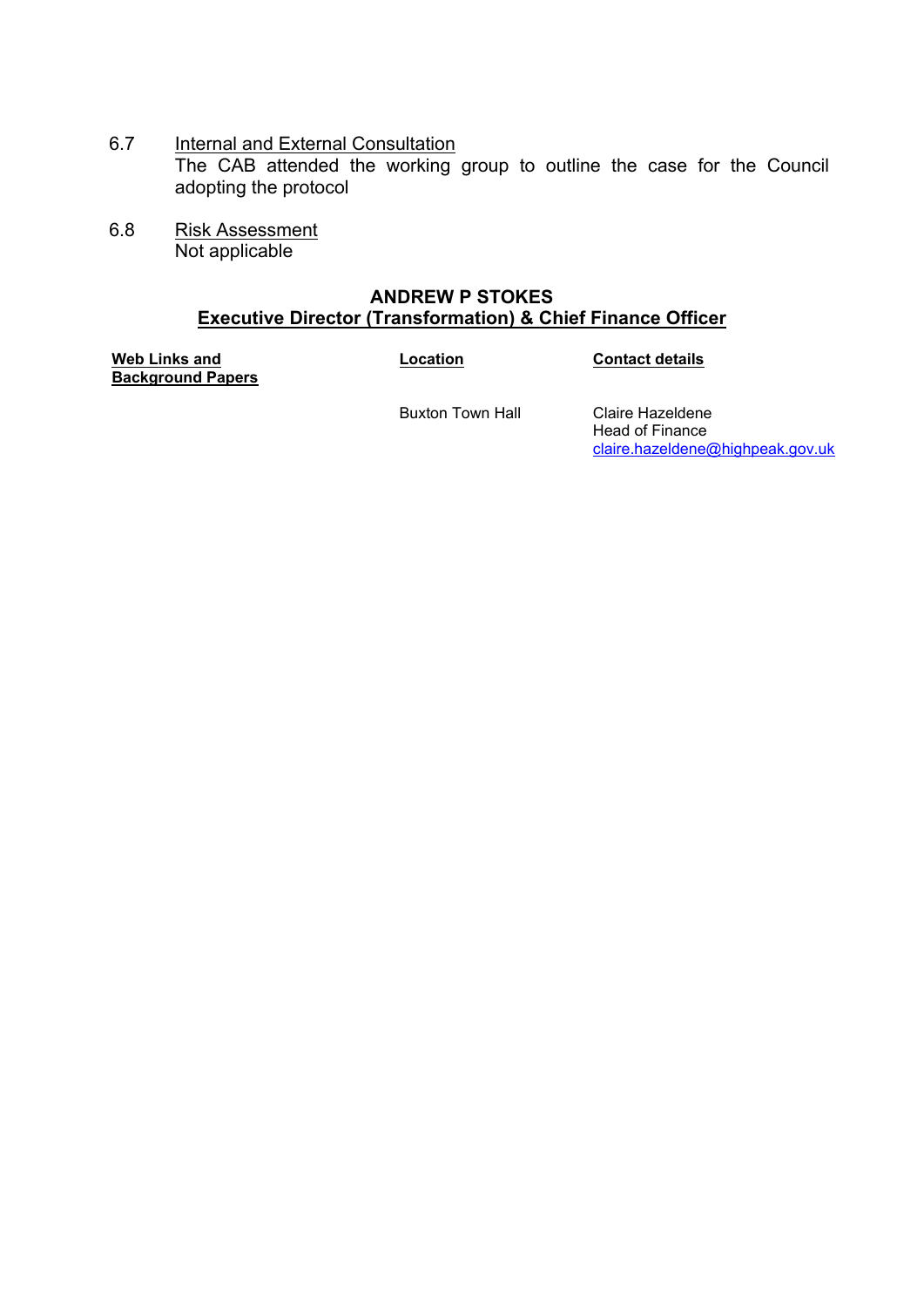### **7. Background & Introduction**

- 7.1 The working group established to look at the collection of council tax first met on the 1st April and established a work programme It was agreed that the first priority would be for the group to consider the adoption of the Citizen Advice Council Tax Protocol by the Council.
- 7.2 The group received a presentation by Derbyshire Districts' Citizens Advice Bureau who set out the background to the protocol and the issues that it could be used in High Peak to address.
- 7.3 Following the presentation the working group agreed to make the recommendation to the Executive for the Council to adopt the protocol. The purpose of this report is for members of the Corporate Select Committee to consider this recommendation.

## **8 Citizens Advice - Council Tax Protocol**

- 8.1 The Citizens Advice Council Tax Protocol was developed in partnership with the Local Government Association. The aim of the protocol is to offer practical steps aimed at preventing people from getting into debt and to ensure that when local authorities use enforcement agents that they act within the law.
- 8.2 The protocol, which is attached at Appendix A, asks that Councils:
	- Work with enforcement and advice agencies to help people pay their council tax bills while accessing debt advice;
	- Ensure all communication with residents about Council Tax is clear;
	- Use the Standard Financial Statement when calculating repayment plans;
	- Offer flexible payment arrangements to residents;
	- Do not use enforcement agents where a resident receives Council Tax Support;
	- Publish their policy on residents in vulnerable circumstances.
- 8.3 In summary, there are three areas of focus within the document:
	- *Partnership: to foster more effective partnership working* This section focuses on the Council, the CAB and enforcement agents working together, meeting regularly – with all parties signing the protocol document. It proposes a dedicated contact at the Council for the CAB to discuss specific cases with as well as the provision of relevant training particularly focusing on vulnerability and hardship.
	- *Information: to improve the information supplied to Council Tax payers about the billing process, how to get support and debt advice and to promote engagement -* This section focuses on ensuring that communication issued by the Council and Enforcement Agents is clear and understandable, as well as ensuring all relevant information is available on the Council's website. It recommends the option to provide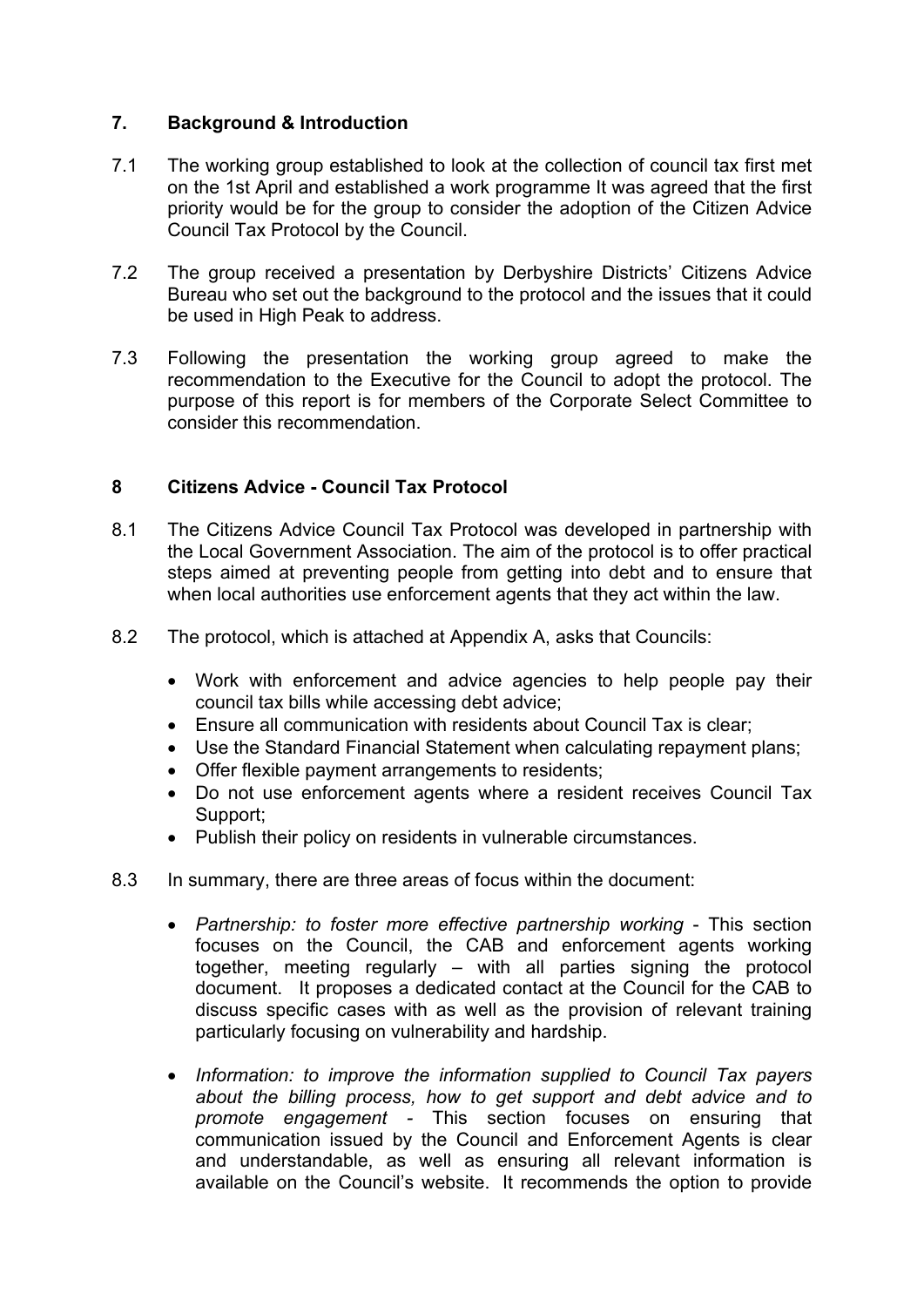flexible payment arrangements, signposting national debt advice services on documentation, and promoting available discounts/reliefs/support schemes.

 *Recovery: encouraging effective recovery, with early engagement and referral to money advice organisations -* This section focuses on how Councils should ensure the recovery process is as effective as possible, with enforcement charges and recovery policies reviewed regularly and consideration given to those debtors on Council Tax support or awaiting a claim for Universal Credit. It also recommends the Council establishes a clear 'vulnerability definition'. In addition, it recommends the Council prioritise direct deductions from benefits/earnings as a mechanism for recovery, provision for debt advisors to negotiate payment plans on behalf of the debtor and clarity provided to the debtor as to which debts are being paid off (where multiple liability orders exist).

# **9 Signing the Protocol - Implications for the Council**

- 9.1 It is proven that where local authorities and debt advice agencies work closely together, collection processes can be improved. An effective local relationship leads to more early interventions to support people struggling with payments and helps prevent further charges and reduces both collection costs and demand on local public services.
- 9.2 Council officers have already met with the local CAB representatives and discussed the protocol – the conclusion is that there is nothing in the document that would result in major revisions in the Council's collection procedures and therefore the principles of the protocol are supported.
- 9.3 There are however a number of issues that will need to be address after committing to signing the document. These are as follows:
	- Providing a dedicated contact at the Council for the CAB to discuss specific cases;
	- Some additional training particularly focusing on vulnerability and hardship;
	- A review of communication issued by the Council and Enforcement Agents to ensure that they are clear and understandable;
	- Ensuring that proper consideration is given to those debtors on Council Tax support or awaiting a claim for Universal Credit;
	- Establishing a clear 'vulnerability definition'.

#### **10 Further Work**

10.1 At the initial working group meeting, Councillors concluded that it was critical that vulnerability is clearly defined. It was agreed that the Council's current enforcement agents attend the next meeting of the working group to outline their approach to vulnerability which in turn will aid the Council in developing a clear definition.